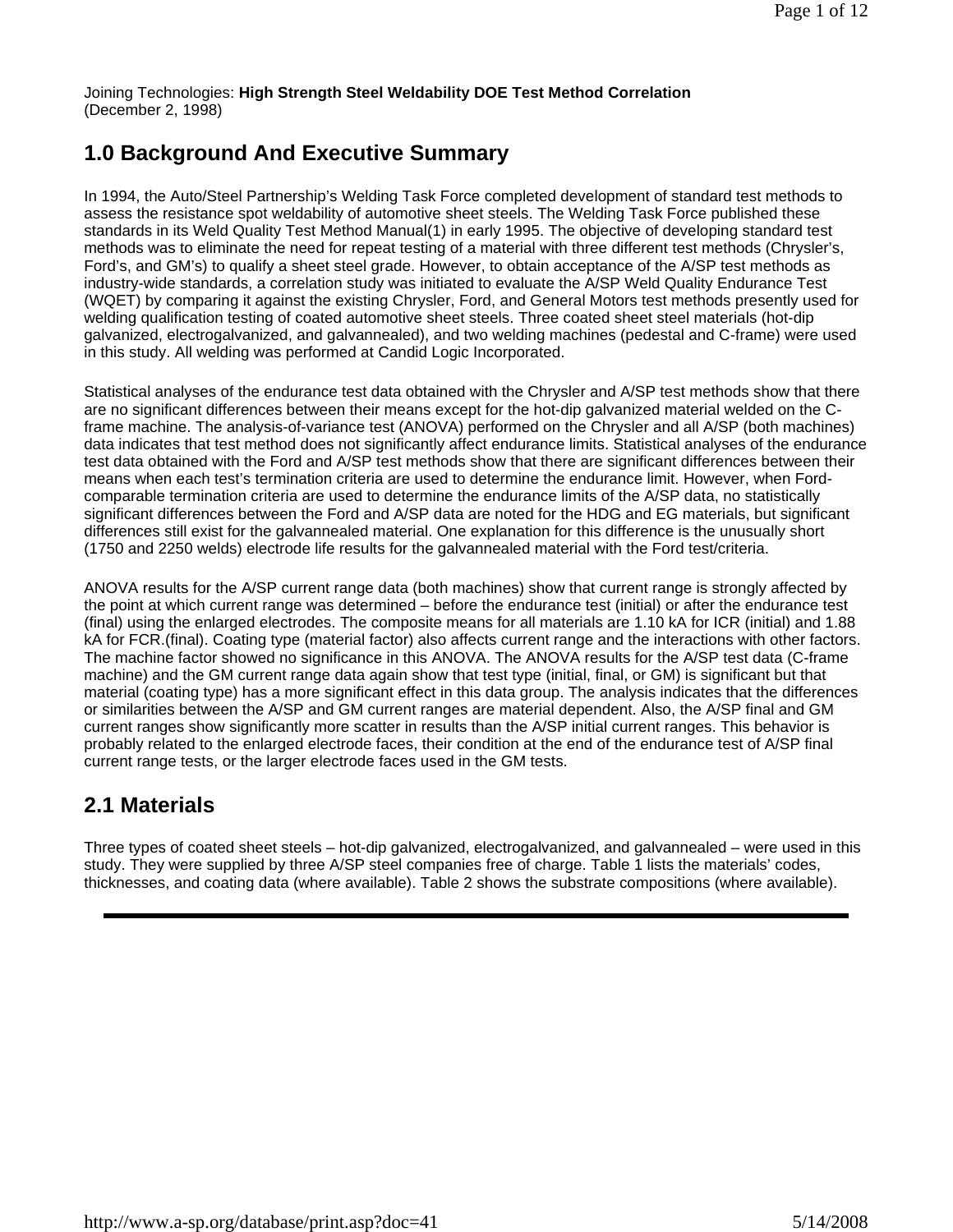|                           | Sheet                    |                   |                  |      |      | <b>Coating Composition &amp; Weight</b> |                  |                  |
|---------------------------|--------------------------|-------------------|------------------|------|------|-----------------------------------------|------------------|------------------|
| Coil<br>Code <sup>*</sup> | <b>Thickness</b><br>(mm) | Substrate<br>Type | Coating<br>Type' | Al   | Fe   | Pb                                      | Side 1<br>(g/mª) | Side 2<br>(a/mª) |
| HDG                       | 0.77                     |                   | HDG              | 0.32 | 0.55 | < 0.02                                  | 87.9             | 81.7             |
| EG                        | 0.77                     | DOSK              | ЕG               | NA*  | NA.  | NA                                      | NA               | NA.              |
| GA                        | 0.74                     | DQSK              | GA               | NA.  | ΝA   | NA                                      | NA               | NA.              |

TABLE 1. Material And Coating Data

Note: \* HDG = hot-dip galvanized, EG = electrogalvanized, GA = galvannealed, NA = Not Available

| "ABLE 2. Substrate Composition |
|--------------------------------|
|--------------------------------|

| Coil       | Composition (weight %) |  |       |       |       |               |  |       |    |      |      |
|------------|------------------------|--|-------|-------|-------|---------------|--|-------|----|------|------|
|            | Мn                     |  |       | S     | Al    | Сu            |  |       | Nb |      |      |
| <b>HDC</b> |                        |  | 0.010 | 0.005 | 0.040 | 0.012         |  | 0.032 |    | .056 | 0030 |
| EG         |                        |  |       |       |       | Not Available |  |       |    |      |      |
| ∥ GA       |                        |  |       |       |       | Not Available |  |       |    |      |      |

#### **2.2 Equipment**

Two types of welding machines were used – a pedestal welder (used for Ford tests) and a C-frame fixture (used for Chrysler and GM tests). Both machines are currently used for qualification testing by the respective auto companies. The pedestal machine was used for comparing the A/SP WQET test to the Ford test while the Cframe fixture was used to compare the WQET test to the Chrysler test and the GM tests. No information about machine properties, such as cylinder size and type, capacity, etc., was supplied by Candid Logic for this report.

### **2.3 Test Methods and Welding Parameters**

The test methods and their specified welding parameters are listed in Table 3. To provide an overview of how each test method assesses spot weldability, a brief description of which criteria are used follows.

1. The A/SP WQET test assesses spot weldability of coated sheet steel by:

a) determining initial minimum and maximum current levels (II $_{\text{MIN}}$  and II $_{\text{MAX}}$ )

b) determining the operating current for the endurance test

 c) determining the number of welds achievable before all test welds at a sampling point fail to meet the minimum button size (Weld Quality Endurance Test)

d) determining final minimum and maximum current levels ( $FI_{MIN}$  and  $FI_{MAX}$ )

e) calculating initial and final current ranges ( $I_{CR}$  and  $F_{CR}$ )

2. The Chrysler and Ford tests assess spot weldability of coated sheet steel by:

a) determining the operating current for the endurance test

 b) determining the number of welds achievable before test welds fail to meet the minimum button size and end of test criteria (endurance test)

3. The GM test assesses spot weldability of coated sheet steel by:

a) determining  $I_{MIN}$  and  $I_{MAX}$  current levels for four weld times

 b) calculating the current ranges for each weld time and determining if the current range and current level weld lobe data meet the requirements

To obtain copies of the test specifications(1, 2, 3, 4), contact A/SP offices or the respective auto companies.TABLE.

| Company  | Test <sup>*</sup><br><b>Specification</b> |     | Electrode<br>Face Dia.<br>(mm) |     |    | Weld Time<br>(cy) |    | Squeeze<br>Time<br>(cy) | Hold<br>Time<br>(cy) |     | Force<br>(IbF) |     | Welding<br>Rate<br>(welds/<br>min) |
|----------|-------------------------------------------|-----|--------------------------------|-----|----|-------------------|----|-------------------------|----------------------|-----|----------------|-----|------------------------------------|
|          |                                           | HD  | ЕG                             | GA  | HD | ЕG                | GA | All                     | All                  | HD  | ЕG             | GА  | All                                |
| A/SP     | WQET(1)                                   | 5.0 | 5.0                            | 5.0 | 11 | 11                | 11 | 60                      | 5                    | 450 | 450            | 450 | 25                                 |
| Chrysler | LP-461K-<br>170(2)                        | 5.1 | 5.1                            | 4.8 | 7  |                   | 6  | 24                      | 5                    | 525 | 525            | 400 | 60                                 |
| Ford     | BA-113-1(3)                               | 6.4 | 6.4                            | 6.4 | 12 | 12                | 12 | 60                      | 5                    | 500 | 500            | 500 | 25                                 |
| GM       | $MDS-247(4)$                              | 6.4 | 6.4                            | 6.4 | 13 | 13                | 13 | 60                      | 2                    | 500 | 500            | 500 | NA                                 |

TABLE 3. Test Methods and Welding Parameters

Note: \* Numbers in parentheses are reference numbers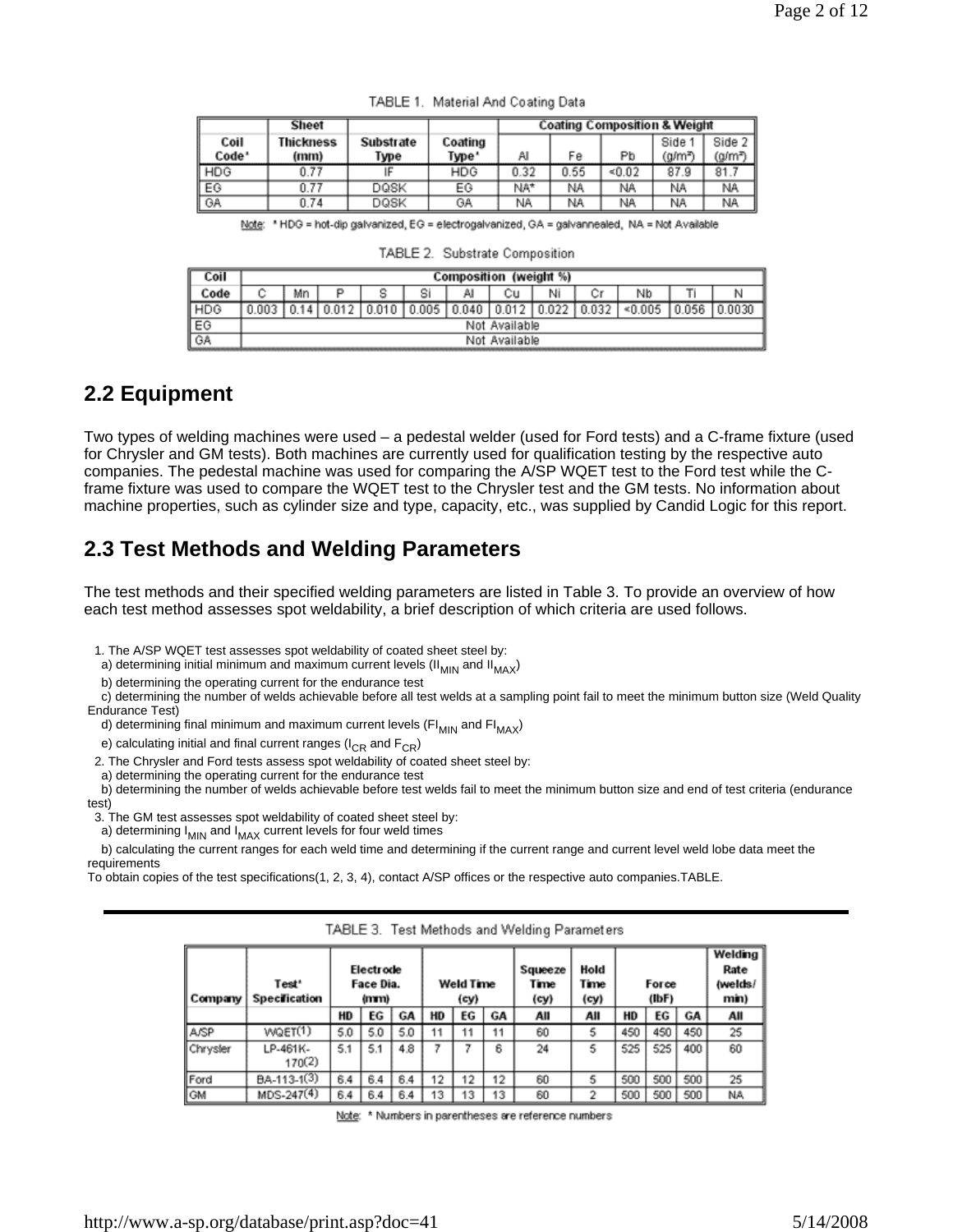## **2.4 Experimental Design**

Because of funding and time constraints, the study was designed to obtain the maximum amount of necessary data with the minimum number of tests. Instead of using an array where all materials are run with all test methods and both machines, the array was set up as shown in Table 4. Duplicate tests were run with each combination. With the pedestal machine, only the Ford and A/SP test methods were run. No Chrysler and GM tests were run on the pedestal welder. With the C-frame welder, the A/SP, Chrysler, and GM test methods were run. No Ford tests were run on the C-fixture. Because of this design, the statistical analyses were blocked by machine except for the A/SP test, which was run with both machines, allowing for a machine comparison to be made. Analysis-ofvariance (ANOVA) and means comparison tests were performed as appropriate.

|                         |              | Pedestal Machine | <b>C-Frame Fixture</b> |                             |                      |  |  |  |
|-------------------------|--------------|------------------|------------------------|-----------------------------|----------------------|--|--|--|
| <b>Material</b><br>Code | A/SP<br>WQET | Ford<br>BA-113-1 | A/SP<br>WQET           | Chrysler<br>LP-461K-<br>170 | GМ<br><b>MDS-247</b> |  |  |  |
| HDG                     | 2Χ           | 2Х               | 2Χ                     | 2Χ                          | 2Х                   |  |  |  |
| EG                      | 2Χ           | 2Х               | 2Χ                     | 2X                          | 2Χ                   |  |  |  |
| GA                      | 2Х           | 2Х               | 2Х                     | 2Χ                          | 2Х                   |  |  |  |

TABLE 4. Test Matrix for Test Method Correlation Study

|  |  | <b>Note:</b> $X =$ number of tests per procedure |
|--|--|--------------------------------------------------|
|  |  |                                                  |

### **3.1 Hot-Dip Galvanized Material**

Table 5 shows the data for the hot-dip galvanized material. Electrode life and current range data obtained with the A/SP test and the pedestal welder (TW) are typical for this material. The Ford test with this material/welder combination appears to yield shorter electrode lives (1625 welds) than the A/SP test (2700 welds), but this difference is primarily a result of the more stringent Ford criteria. When the A/SP data are analyzed using the Ford criteria and a minimum button diameter that is comparable to a Ford minimum for this electrode size (5.0 -  $0.8 =$ 4.2), the mean (1300 welds) is lower than but similar to the Ford mean (1625 welds). The A/SP test's electrode life results with the C-frame (CF) machine (1300 welds) are, however, significantly lower than those with the pedestal welder (2700 welds) and those obtained with the Chrysler test (2325 welds). No reasonable explanation exists for this behavior because the other materials did not exhibit this behavior.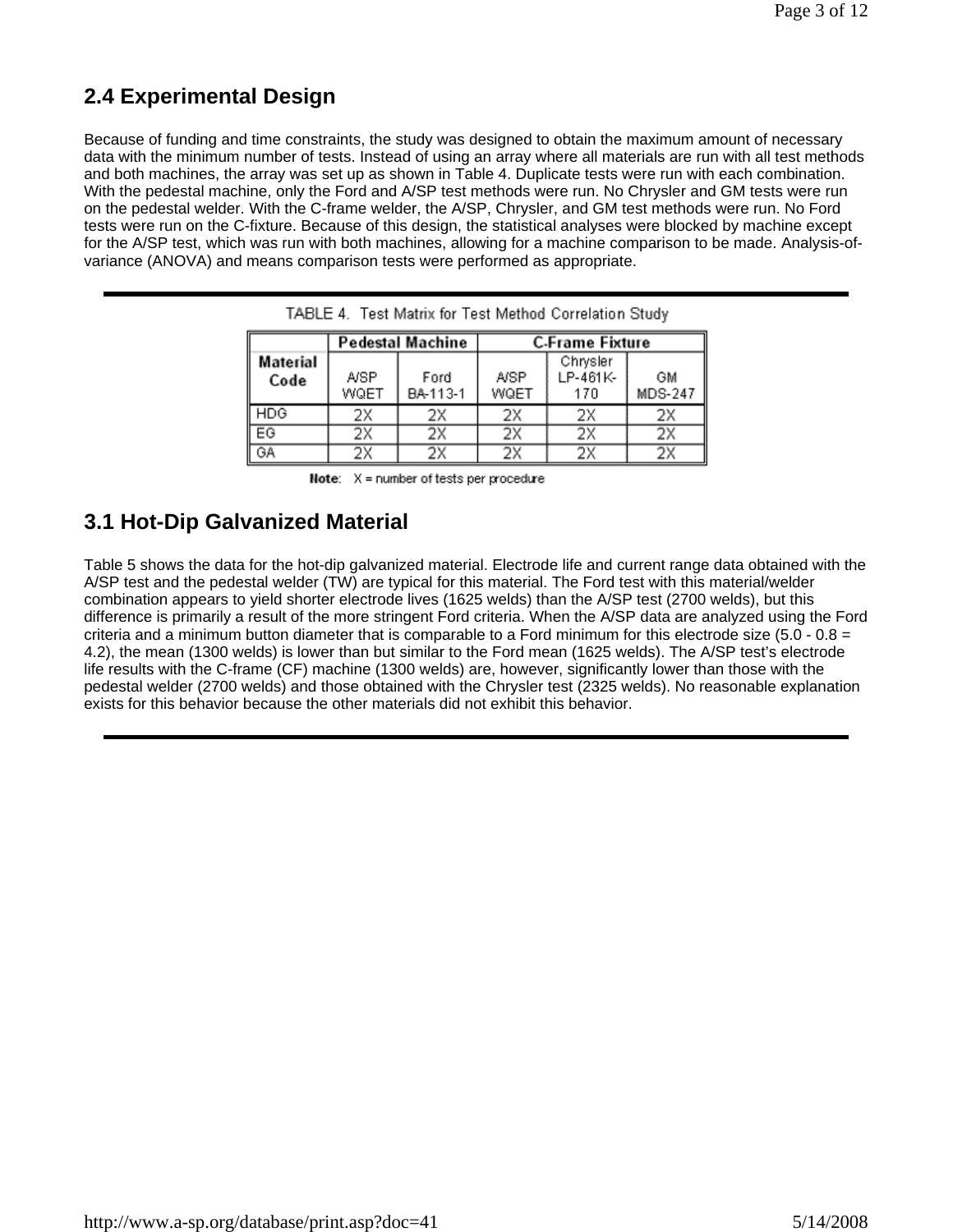| <b>Test Code</b>     | Face | Min. |                          |                          |                          |      | No. of                   |                          |                          |                          |
|----------------------|------|------|--------------------------|--------------------------|--------------------------|------|--------------------------|--------------------------|--------------------------|--------------------------|
| (Test Type-Material- | Dia. | Dia. | limin                    | ІІмах                    | licr                     | lop  | Welds to                 | FIMIN                    | <b>FIMAX</b>             | <b>FICR</b>              |
| Machine-Test No.)    | (mm) | (mm) | (kA)                     | (kA)                     | (kA)                     | (kA) | Min. Dia.                | (kA)                     | (kA)                     | (kA)                     |
| A/SP-HD-TW-1(a)      | 5.0  | 3.5  | 8.56                     | 9.61                     | 1.05                     | 9.52 | 2400                     | 11.0                     | 11.9                     | 0.9                      |
| A/SP-HD-TW-2(a)      | 5.0  | 3.5  | 8.76                     | 9.63                     | 0.87                     | 9.48 | 3000                     | 10.7                     | 12.4                     | 1.7                      |
| Mean(4)              |      |      | 8.66                     | 9.62                     | 0.96                     | 9.50 | 2700                     | 10.8                     | 12.1                     | 1.3                      |
| A/SP-HD-TW-1(b)      | 5.0  | 4.2  |                          |                          |                          |      | 1000                     |                          |                          |                          |
| A/SP-HD-TW-2(b)      | 5.0  | 4.2  |                          |                          |                          |      | 1600                     |                          |                          |                          |
| Mean(D)              |      |      |                          |                          |                          |      | 1300                     |                          |                          |                          |
| Ford-HD-TW-1         | 6.4  | 5.6  | $\overline{\phantom{0}}$ | $\overline{\phantom{0}}$ | $\overline{\phantom{0}}$ | 13.5 | 1750                     | $\overline{\phantom{0}}$ |                          |                          |
| Ford-HD-TW-2         | 6.4  | 5.6  | $\overline{\phantom{0}}$ | —                        | $\overline{\phantom{0}}$ | 13.5 | 1500                     |                          | $\overline{\phantom{0}}$ | –                        |
| Mean                 |      |      |                          |                          |                          | 13.5 | 1625                     |                          |                          |                          |
| A/SP-HD-CF-1         | 5.0  | 3.5  | 8.39                     | 9.44                     | 1.05                     | 9.46 | 1400                     | 10.1                     | 11.2                     | 1.1                      |
| A/SP-HD-CF-2         | 5.0  | 3.5  | 8.37                     | 9.46                     | 1.09                     | 9.26 | 1200                     | 9.6                      | 11.1                     | 1.5                      |
| Mean                 |      |      | 8.38                     | 9.45                     | 1.07                     | 9.36 | 1300                     | 9.85                     | 11.15                    | 1.3                      |
| Chrysler-HD-CF-1     | 5.1  | 3.6  | —                        |                          | $\overline{\phantom{0}}$ | 11.0 | 2374                     |                          | $\overline{\phantom{0}}$ | –                        |
| Chrysler-HD-CF-2     | 5.1  | 3.6  | $\overline{\phantom{0}}$ | $\qquad \qquad$          |                          | 11.0 | 2274                     | $\overline{\phantom{0}}$ | $\qquad \qquad$          | –                        |
| Mean                 |      |      |                          |                          |                          | 11.0 | 2324                     |                          |                          |                          |
| GM-HD-CF-1           | 6.4  | 4.0  | 12.1                     | 14.1                     | 2.0                      | —    | $\overline{\phantom{0}}$ | $\overline{\phantom{0}}$ | $\overline{\phantom{0}}$ |                          |
| GM-HD-CF-2           | 6.4  | 4.0  | 11.9                     | 13.7                     | 1.8                      |      | $\qquad \qquad -$        | $\qquad \qquad$          | $\qquad \qquad$          | $\overline{\phantom{0}}$ |
| Mean                 |      |      | 12.0                     | 13.9                     | 1.9                      |      |                          |                          |                          |                          |

Table 5. Data For Tests With The Hot-dip Galvanized Material

Note: (a) A/SP-HD-TVV tests to A/SP minimum (3.5 mm)

(b) Same A/SP-HD-T/V tests to comparable Ford minimum (4.2 mm for a 5 mm electrode face) for electrode life

The current range data for the A/SP test are typical for this material and show no differences between machines. The final current ranges (FICR) are wider than the initial current ranges (IICR) for both machines, a behavior that is consistent in the A/SP test because the electrode-face diameter is larger at the end of the endurance test, the point at which the final current levels are determined. The GM current ranges are also wider than the A/SP current ranges with the CF machine because the GM test specifies larger electrodes.

### **3.2 Electrogalvanized Material**

The data for the electrogalvanized material, shown in Table 6, reveal a significant difference between the A/SP (TW machine) and Ford data when the A/SP minimum button diameter is used, but virtually no difference is noted when the Ford-comparable minimum (4.2 mm) is used. Interestingly, the means for the Ford test and Ford criteria for the electrogalvanized (1875 welds) and the hot-dip galvanized (1625 welds) materials are similar and fall below Ford's 2000 weld minimum. Electrode life results for the C-frame (CF) machine and the A/SP test are only slightly lower than with the pedestal welder. The A/SP-CF endurance test results are similar to those obtained with the Chrysler test. The EG current range results are similar to the HDG material except that the A/SP final current ranges are wider and the GM current ranges are considerably narrower for the EG material. The means of the A/SP IICR data (both machines) is virtually identical to the mean of the GM data.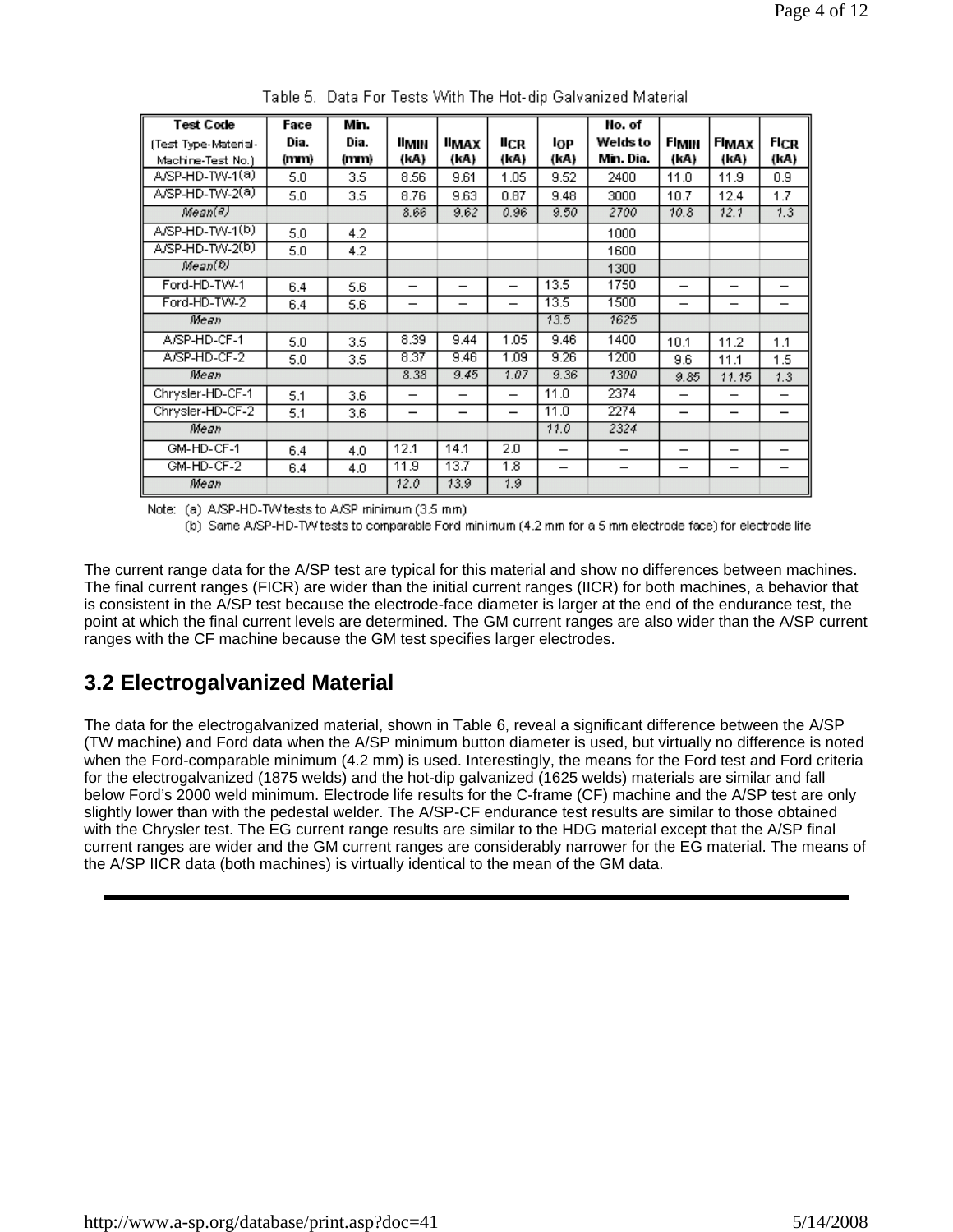| <b>Test Code</b>     | Face | Min. |                          |                          |                          |                          | No. of                   |                          |                          |                          |
|----------------------|------|------|--------------------------|--------------------------|--------------------------|--------------------------|--------------------------|--------------------------|--------------------------|--------------------------|
| (Test Type-Material- | Dia. | Dia. | ⊪мін                     | ІІмах                    | <b>IICR</b>              | lop                      | Welds to                 | FIMIN                    | <b>FIMAX</b>             | FICR                     |
| Machine-Test No.)    | (mm) | (mm) | (kA)                     | (kA)                     | (kA)                     | (kA)                     | Min. Dia.                | (kA)                     | (kA)                     | (kA)                     |
| A/SP-EG-TW-1(a)      | 5.0  | 3.5  | 8.96                     | 9.90                     | 0.94                     | 9.78                     | 5200                     | 10.6                     | 12.8                     | 2.2                      |
| A/SP-EG-TW-2(a)      | 5.0  | 3.5  | 9.30                     | 10.2                     | 0.90                     | 10.0                     | 4800                     | 10.8                     | 12.8                     | 2.0                      |
| Mean(3)              |      |      | 9.13                     | 10.05                    | 0.92                     | 9.89                     | 5000                     | 10.7                     | 12.8                     | 2.1                      |
| A/SP-EG-TW-1(b)      | 5.0  | 4.2  |                          |                          |                          |                          | 1200                     |                          |                          |                          |
| A/SP-EG-TW-2(b)      | 5.0  | 4.2  |                          |                          |                          |                          | 1800                     |                          |                          |                          |
| Mean(D)              |      |      |                          |                          |                          |                          | 1500                     |                          |                          |                          |
| Ford-EG-TW-1         | 6.4  | 5.6  | —                        | $\overline{\phantom{0}}$ | —                        | 13.2                     | 1750                     | $\overline{\phantom{0}}$ | $\overline{\phantom{0}}$ |                          |
| Ford-EG-TW-2         | 6.4  | 5.6  | $\overline{\phantom{0}}$ | $\overline{\phantom{0}}$ | —                        | 13.3                     | 2000                     | $\overline{\phantom{0}}$ | $\overline{\phantom{0}}$ | $\overline{\phantom{0}}$ |
| Mean                 |      |      |                          |                          |                          | 13.25                    | 1875                     |                          |                          |                          |
| A/SP-EG-CF-1         | 5.0  | 3.5  | 8.17                     | 9.02                     | 0.85                     | 8.78                     | 4200                     | 9.2                      | 11.1                     | 1.9                      |
| A/SP-EG-CF-2         | 5.0  | 3.5  | 8.07                     | 9.18                     | 1.11                     | 9.00                     | 5000                     | 10.0                     | 11.6                     | 1.6                      |
| Mean                 |      |      | 8.12                     | 9.10                     | 0.98                     | 8.89                     | 4600                     | 9.6                      | 11.35                    | 1.75                     |
| Chrysler-EG-CF-1     | 5.1  | 3.6  | -                        |                          | $\overline{\phantom{0}}$ | 10.5                     | 4749                     | $\overline{\phantom{0}}$ | –                        | $\overline{\phantom{0}}$ |
| Chrysler-EG-CF-2     | 5.1  | 3.6  | $\overline{\phantom{0}}$ | $\overline{\phantom{0}}$ | $\overline{\phantom{0}}$ | 10.3                     | 5274                     | $\overline{\phantom{0}}$ | $\qquad \qquad$          | $\overline{\phantom{0}}$ |
| Mean                 |      |      |                          |                          |                          | 10.4                     | 5012                     |                          |                          |                          |
| GM-EG-CF-1           | 6.4  | 4.0  | 11.9                     | 12.5                     | 0.6                      | $\overline{\phantom{0}}$ | $\overline{\phantom{0}}$ | $\overline{\phantom{0}}$ | $\overline{\phantom{0}}$ | $\overline{\phantom{0}}$ |
| GM-EG-CF-2           | 6.4  | 4.0  | 11.3                     | 12.7                     | 1.4                      | $\overline{\phantom{0}}$ | —                        | $\overline{\phantom{0}}$ | $\overline{\phantom{0}}$ | $\overline{\phantom{0}}$ |
| Mean                 |      |      | 11.6                     | 12.6                     | 1.0                      |                          |                          |                          |                          |                          |

Table 6. Data For Tests With The Electrogalvanized Material

Note: (a) A/SP-EG-TW tests to A/SP minimum (3.5 mm)

(b) Same A/SP-EG-TVV tests to comparable Ford minimum (4.2 mm for a 5 mm electrode face) for electrode life

#### **3.3 Galvannealed Material**

The data for the galvannealed material, shown in Table 8, reveal significant differences between the A/SP (TW machine) data (for both the A/SP and the Ford-comparable electrode life criteria of the A/SP data) and the Ford data. This behavior appears to show that significant differences in electrode life could be expected between the A/SP test and the Ford test when testing a material that exhibits slow electrode wear, such as galvannealed. The Ford results for the galvanneal material are quite low (2000 welds) for this coating type and are not significantly different from the HDG (1625 welds) and EG (1875 welds) results. These results appear to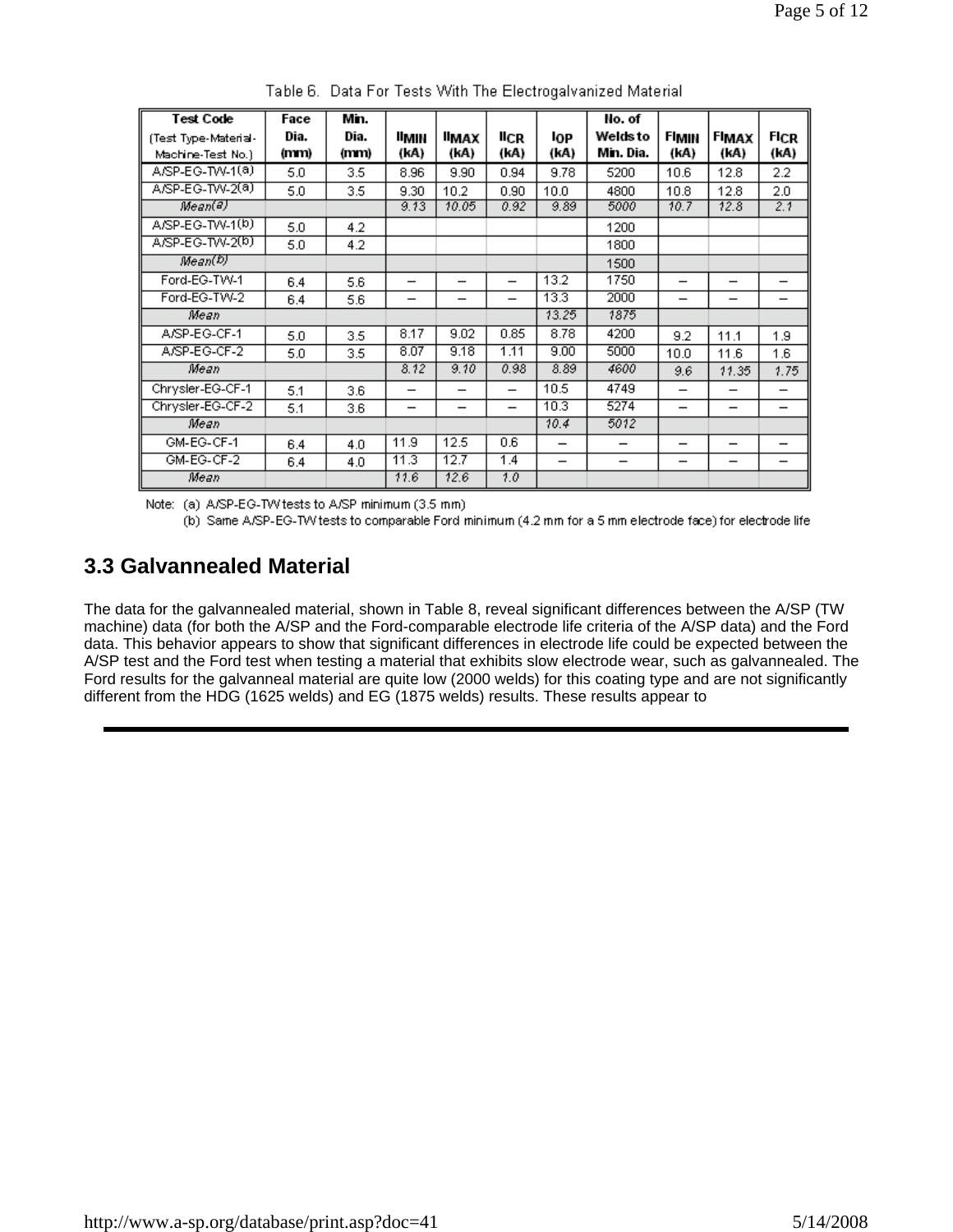| <b>Test Code</b>     | Face | Min. |       |                          |                          |                          | No. of    |                          |       |                          |
|----------------------|------|------|-------|--------------------------|--------------------------|--------------------------|-----------|--------------------------|-------|--------------------------|
| (Test Type-Material- | Dia. | Dia. | llmin | ІІмах                    | licr                     | l0P                      | Welds to  | FIMIN                    | FIMAX | FICR                     |
| Machine-Test No.)    | (mm) | (mm) | (kA)  | (kA)                     | (kA)                     | (kA)                     | Min. Dia. | (kA)                     | (kA)  | (kA)                     |
| A/SP-GA-TW-1(a)      | 5.0  | 3.5  | 8.22  | 9.05                     | 0.83                     | 8.87                     | 5800      | 10.9                     | 13.0  | 2.1                      |
| A/SP-GA-TW-2(a)      | 5.0  | 3.5  | 8.37  | 9.21                     | 0.84                     | 9.07                     | 6800      | 12.1                     | 13.8  | 1.7                      |
| Mean(4)              |      |      | 8.30  | 9.13                     | 0.83                     | 8.97                     | 6300      | 11.5                     | 13.4  | 1.9                      |
| A/SP-GA-TW-1(b)      | 5.0  | 4.2  |       |                          |                          |                          | 4600      |                          |       |                          |
| A/SP-GA-TW-2(b)      | 5.0  | 4.2  |       |                          |                          |                          | 6400      |                          |       |                          |
| Mean(D)              |      |      |       |                          |                          |                          | 5500      |                          |       |                          |
| Ford-GA-TW-1         | 6.4  | 5.6  | —     |                          | $\overline{\phantom{0}}$ | 13.2                     | 1750      |                          | -     |                          |
| Ford-GA-TW-2         | 6.4  | 5.6  | -     | $\overline{\phantom{0}}$ | $\overline{\phantom{0}}$ | 13.0                     | 2250      | $\overline{\phantom{0}}$ | -     |                          |
| Mean                 |      |      |       |                          |                          | 13.1                     | 2000      |                          |       |                          |
| A/SP-GA-CF-1         | 5.0  | 3.5  | 7.47  | 8.72                     | 1.25                     | 8.50                     | 6400      | 11.1                     | 13.5  | 2.4                      |
| A/SP-GA-CF-2         | 5.0  | 3.5  | 7.32  | 8.60                     | 1.28                     | 8.40                     | 6000      | 9.7                      | 13.2  | 3.5                      |
| Mean                 |      |      | 7.40  | 8.66                     | 1.26                     | 8.45                     | 6200      | 10.4                     | 13.35 | 2.95                     |
| Chrysler-GA-CF-1     | 4.8  | 3.1  | -     | $\qquad \qquad$          | —                        | 9.04                     | 5774      | $\overline{\phantom{0}}$ | —     | -                        |
| Chrysler-GA-CF-2     | 4.8  | 3.1  | —     | -                        | -                        | 9.00                     | 6124      |                          |       |                          |
| Mean                 |      |      |       |                          |                          | 9.02                     | 5949      |                          |       |                          |
| GM-GA-CF-1           | 6.4  | 4.0  | 11.4  | 13.8                     | 2.4                      | -                        | -         | $\overline{\phantom{0}}$ | -     | -                        |
| GM-GA-CF-2           | 6.4  | 4.0  | 11.1  | 13.8                     | 2.7                      | $\overline{\phantom{0}}$ |           | $\qquad \qquad$          | —     | $\overline{\phantom{0}}$ |
| Mean                 |      |      | 11.25 | 13.8                     | 2.55                     |                          |           |                          |       |                          |

Table 8. Data For Tests With The Galvannealed Material

Note: (a) A/SP-GA-TW tests to A/SP minimum (3.5 mm)

(b) Same A/SP-GA-TV/ tests to comparable Ford minimum (4.2 mm for a 5 mm electrode face) for electrode life

show that the Ford test does not discriminate well between a coating that is known to produce long electrode life (galvannealed) and one that typically produces much shorter electrode life (hot-dip galvanized).

The electrode life results with the C-frame (CF) machine and the A/SP test are slightly lower than with the pedestal welder. The A/SP-CF endurance test results for this material are similar to those obtained with the Chrysler test. The means for both machines' A/SP initial current ranges are lower than those for the GM test and the A/SP final current ranges. The means for the A/SP final current ranges with the pedestal welder are slightly lower than the mean of the GM current ranges while the means for the A/SP final current ranges with the CF welder are higher.

### **4.1 Material and Machine Effect On Electrode Life For The A/SP-WQET Test**

The analysis-of-variance (ANOVA) results (Table 9) for all A/SP-WQET endurance test data indicates that only material has a significant effect on electrode life. No significance is noted for the machine factor and the machine/material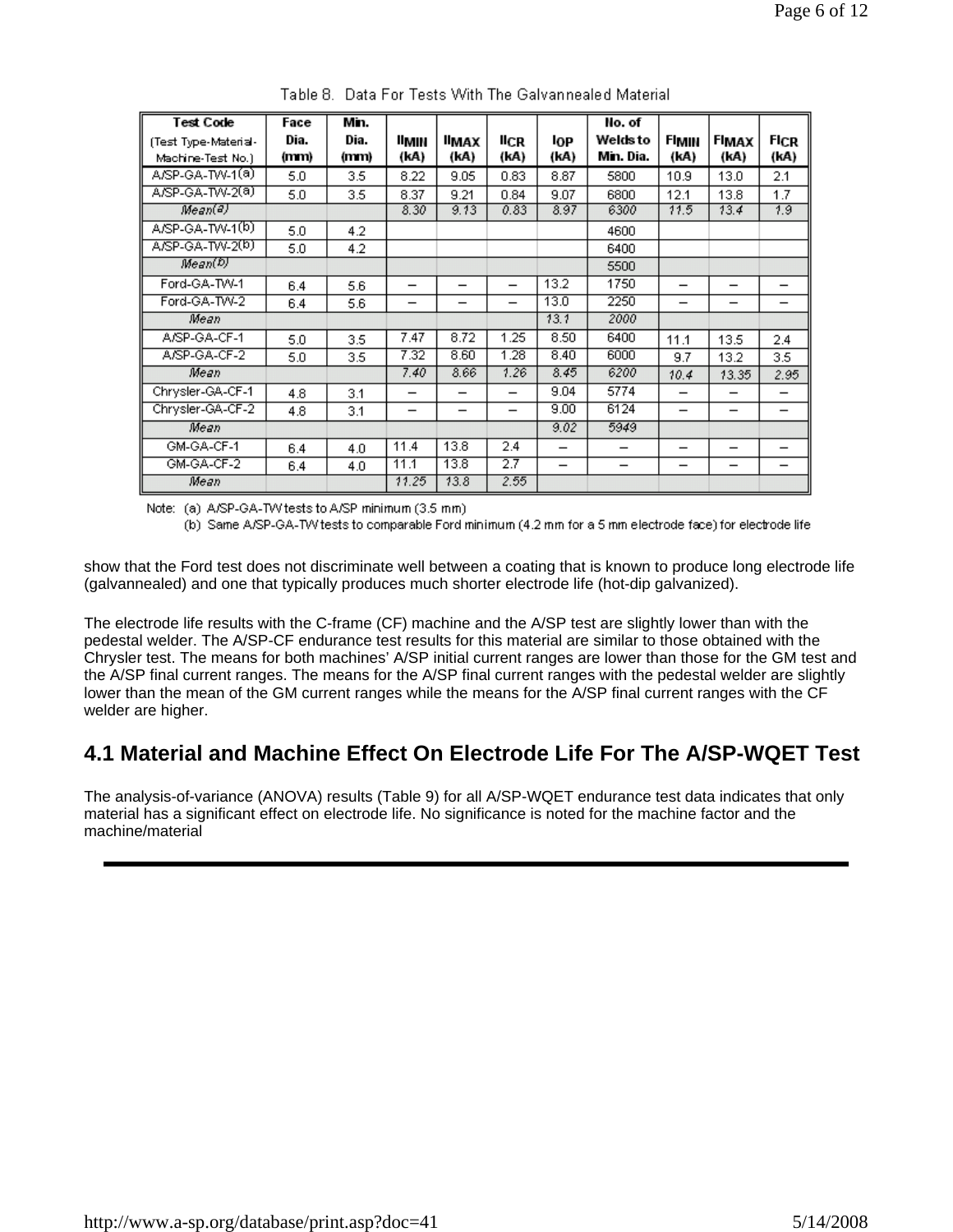|                    | ANOVA   | 0.95     |        |      |
|--------------------|---------|----------|--------|------|
| Variable           | F Ratio | Critical | Prob>F | Rª   |
| Whole Model        | 14.63   | 4.39     | 0.0026 | 0.92 |
| Material           | 34.38   | 5.14     | 0.0005 |      |
| Machine            | 0.41    | 5.99     | 0.5470 |      |
| Material X Machine | 2.01    | 5.14     | 0.2033 |      |

TABLE 9. Results Of ANOVA Test For A/SP Electrode Life Data



Figure 1. Mean Electrode Life Data For All A/SP WQET Tests

interaction. Figure 1 plots the means for all A/SP-WQET data (both machines and all three materials). Considering the type of coatings (HDG, EG, and GA) used in this study and the wide range of electrode life they typify, it is not surprising that the material (coating) factor appears to show high significance in the ANOVA. Although the machine factor shows no significance in the ANOVA, it is apparent from Figure 2 that the mean of the hot-dip galvanized material with the C-frame machine (1300 welds) is significantly lower than the mean with the pedestal welder (2700 welds). However, in the ANOVA, this difference is negated by the galvannealed material having longer electrode lives with the C-frame machine.

## **4.2 Material and Machine Effect On Current Range For The A/SP-WQET Test**

The ANOVA that was performed to determine the effect of machine, material, and test (initial or final) factors and their interactions on current range for all A/SP-WQET data indicates, as shown in Table 10, that the most significant effect on current range in these data is caused by "test" (initial or final). Figure 2, which plots the mean current ranges for all A/SP tests and materials, shows the means of the "initial" current ranges are consistently lower than those of the "final" current ranges, regardless of the machine used. Of the other two main factors (machine and material), material also has an effect on current range while machine does not. Of the interactions, the two that show significance are the interactions between material and test and between material and machine.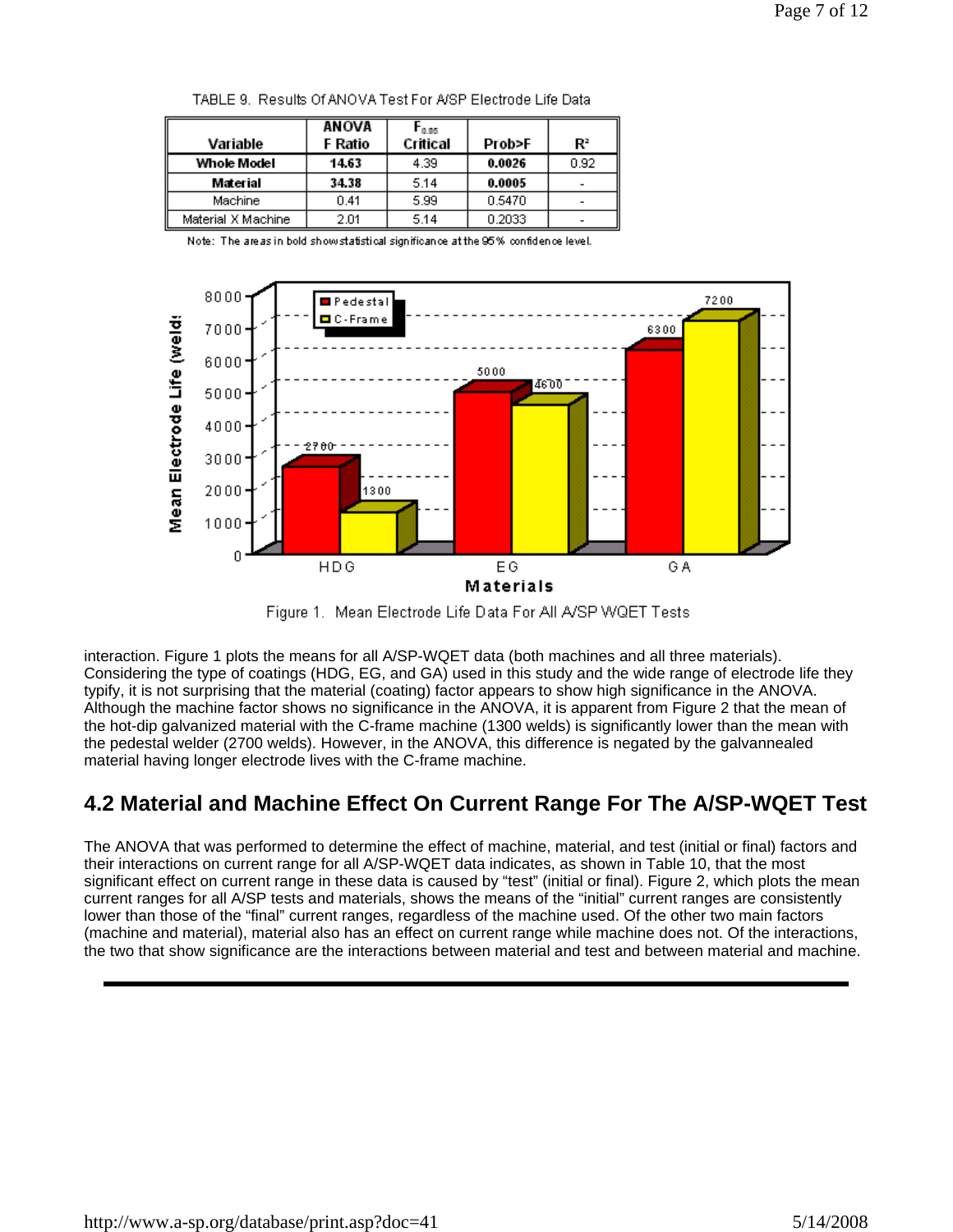|                            | <b>ANOVA</b> | $\mathsf{F}_{0.95}$ |        |                |
|----------------------------|--------------|---------------------|--------|----------------|
| Variable                   | F Ratio      | Critical            | Prob>F | $\mathbb{R}^2$ |
| Whole Model                | 7.82         | 2.72                | 0.0006 | 0.87           |
| Test (Initial or Final CR) | 46.21        | 4.75                | 0.0001 |                |
| Machine                    | 2.81         | 4.75                | 0.1194 |                |
| Material                   | 6.72         | 3.89                | 0.0110 |                |
| Test X Machine.            | 0.02         | 4.75                | 0.8995 |                |
| Test X Material            | 6.07         | 3.89                | 0.0151 |                |
| <b>Machine X Material</b>  | 4.30         | 3.89                | 0.0391 |                |
| Test X Machine X Material  | 1.40         | 3.89                | 0.2840 |                |

TABLE 10. Results Of ANOVA Test For A/SP Current Range Data



Figure 2. Current Range Means For All A/SP Tests.

The interpretation of this analysis is that there are significant differences between: a) initial and final current ranges of the A/SP test method, and b) materials (coating types). The difference between initial and final current ranges is primarily caused by the significantly larger electrode-face diameters that are inherent at the end of the endurance test, the point at which the final current range is determined. Larger face diameters generally result in wider current ranges.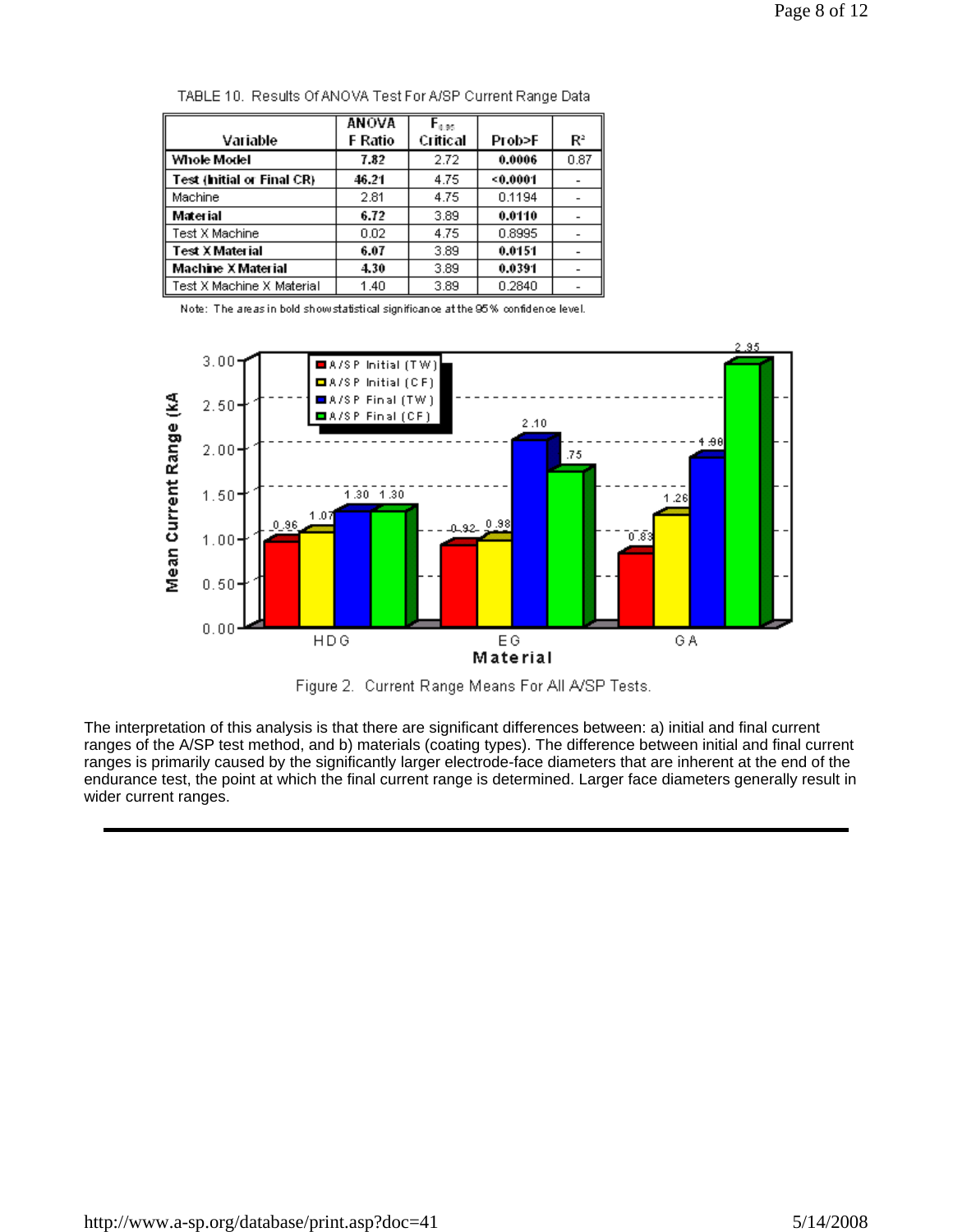

The ANOVA results, shown in Table 11, for these data indicate that both main factors (test and material) and their interaction have a significant effect on current range. Figure 4 shows the means for each test and each material. Means comparison tests (t-tests) reveal that the means between the A/SP-Initial (A) and A/SP-Final (B) current ranges are significantly different from each other, but neither is statistically different from the GM data (AB), as shown in Figure 4. Despite the large difference between the A/SP-Initial and GM means, the difference is not statistically significant because of the large variability between materials in the GM data. Figure 4 also shows that the mean of the GA (B) material is different from the means of the HDG (A) and EG (A) materials in the t-test means comparisons between materials.

| TABLE 11. Results Of ANOVA Test For A/SP & GM Current Ranges |         |            |        |                |  |  |  |  |  |
|--------------------------------------------------------------|---------|------------|--------|----------------|--|--|--|--|--|
|                                                              | ANOVA   | $F_{0.95}$ |        |                |  |  |  |  |  |
| Variable                                                     | F Ratio | Critical   | Prob>F | $\mathbf{R}^2$ |  |  |  |  |  |
| Whole Model                                                  | 7.98    | 3.23       | 0.0023 | 0.88           |  |  |  |  |  |
| Test (A/SP-I, A/SP-F, or GM)                                 | 11.38   | 4.26       | 0.0034 |                |  |  |  |  |  |
| Material                                                     | 14.30   | 4.26       | 0.0016 |                |  |  |  |  |  |
| <b>Test X Material</b>                                       | 3.85    | 3.63       | 0.0431 |                |  |  |  |  |  |

Note: The areas in bold show statistical significance at the 95% confidence level.

## **4.3 Correlation Between A/SP-WQET And Chrysler Endurance Test Data**

The ANOVA results, listed in Table 12, for the A/SP C-Frame and Chrysler data indicate that only material has a significant effect on electrode life. Test method and the two factors' interaction have no significant effect. When the A/SP-TW data is included in the ANOVA, the analysis indicates again that material is the only factor that has an effect on electrode life. Test type and machine type have no significant effect. As Figure 5 shows, the pedestal welder (TW) produces slightly longer electrode lives, but this difference in means is primarily affected by the results for the HDG material with the C-Frame machine and A/SP test. These analyses show that the A/SP-WQET and Chrysler test methods produce similar results that can be correlated and incorporated into Chrysler's existing data base.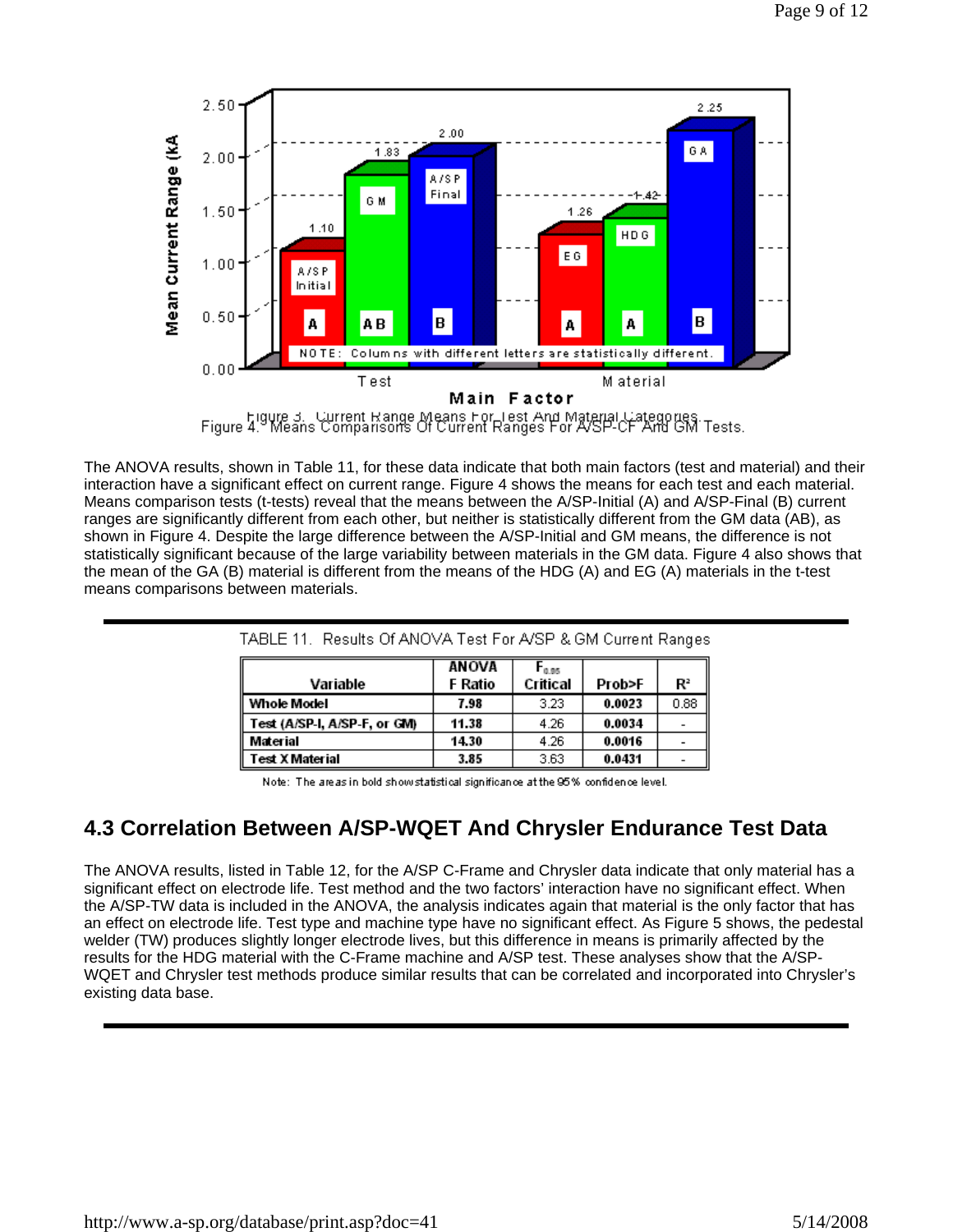| Data           |                 | <b>ANOVA</b> | $F_{0.95}$ |        |       |
|----------------|-----------------|--------------|------------|--------|-------|
| Group          | Variable        | F Ratio      | Critical   | Prob>F | $R^2$ |
|                | Whole Model     | 20.17        | 4.39       | 0.0001 | 0.89  |
| A/SP CF        | Test (A/SP or   | 0.05         | 5.99       | 0.8221 |       |
| and            | Chrysler)       |              |            |        |       |
| Chrysler       | Material        | 40.70        | 5.14       | 0.0001 |       |
|                | Test X Material | 0.86         | 5.14       | 0.4463 |       |
| All A/SP (both | Whole Model     | 24.39        | 3.18       | 0.0001 | 0.88  |
| machines, CF   | Test (A/SP or   | 0.02         | 4.67       | 0.8932 |       |
| and TVV).      | Chrysler)       |              |            |        |       |
| and Chrysler   | Material        | 48.53        | 3.81       | 0.0001 |       |
|                | Machine         | 0.45         | 4.67       | 0.5159 |       |

TABLE 12. ANOVA Results For A/SP & Chrysler Electrode Life Data



Figure 5. Mean Electrode Life Data For A/SP And Chrysler Tests.

# **4.4 Correlation Between A/SP-WQET And Ford Electrode Life Data**

The ANOVA results, listed in Table 13, for the A/SP-TW data and the Ford data, using their respective end-of-life criteria, indicate that test has the most significant effect on electrode life. Material and the interaction between material and test are also significant. Figure 6 shows that there are sub-stantial differences between the means of the A/SP data and those of the Ford data when each test uses its own end-of-life criteria. The A/SP results are considerably longer primarily because of the smaller minimum button diameter specified by A/SP [3.5 mm for A/SP while a Ford-comparable mini-mum would be 4.2 mm (5 mm -0.8 mm)] and the A/SP requirement that all five peel test must fail at two consecutive checkpoints before test termination is reached. However, when the A/SP data are re-examined and the Ford-comparable test termination criteria (4.2 mm minimum button diameter, and no more than one of the five peel tests per checkpoint failing to meet that minimum) are applied, the results between the two tests come much closer for the HDG and EG materials, as Figure 6 shows. The data for the galvannealed material is the exception. When the Ford-comparable results for the A/SP tests are used with the Ford data, the ANOVA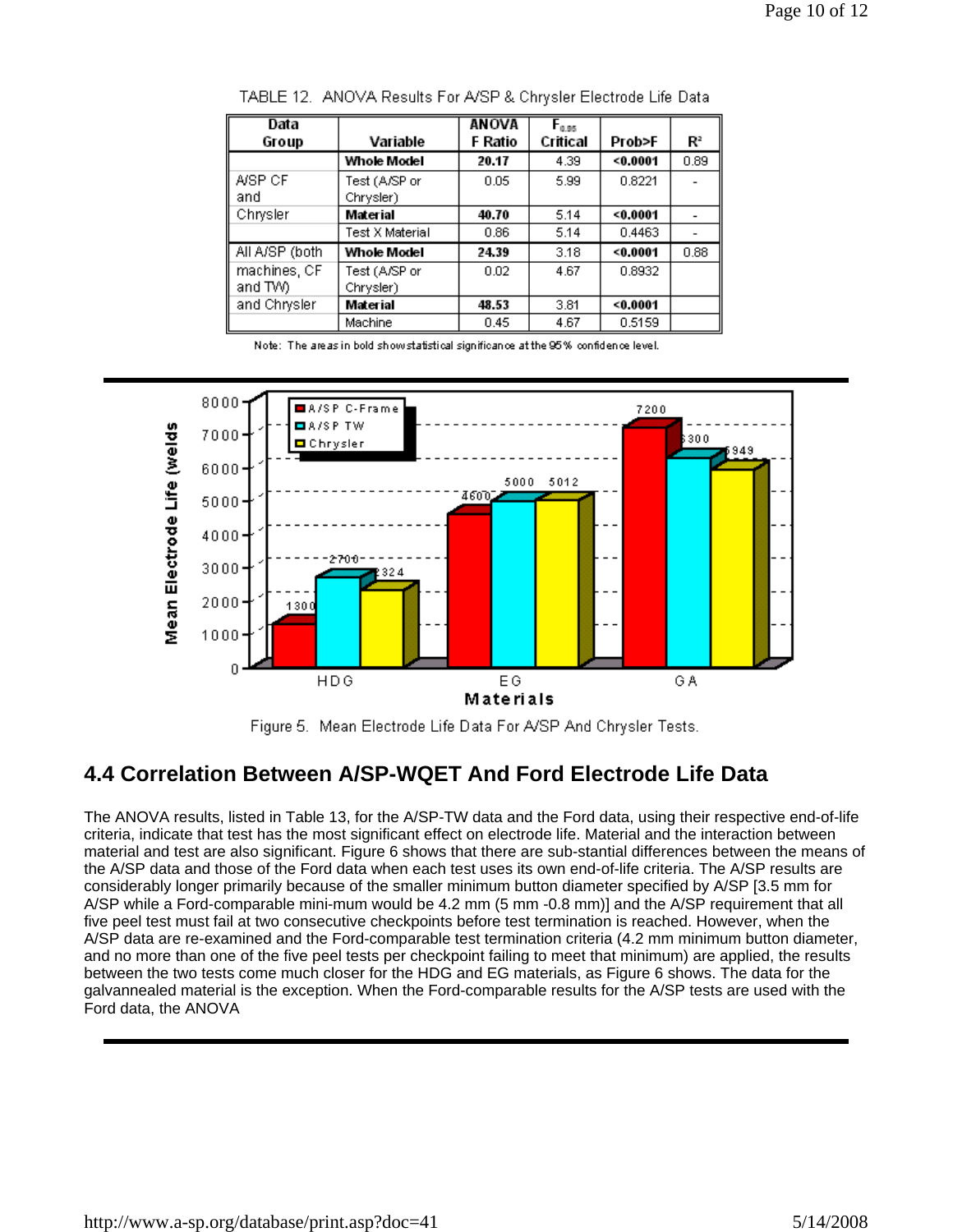| <b>Electrode Life</b> |                 | <b>ANOVA</b> | $F_{0.95}$ |        |      |
|-----------------------|-----------------|--------------|------------|--------|------|
| Data Group            | Variable        | F Ratio      | Critical   | Prob>F | Rª   |
| A/SP-TW to A/SP       | Whole Model     | 47.52        | 4.39       | 0.0001 | 0.98 |
| end-of-life (EOL)     | Test (A/SP or   | 152.51       | 5.99       | 0.0001 |      |
| criteria and          | Ford)           |              |            |        |      |
| Ford to Ford          | Material        | 25.68        | 5.14       | 0.0011 |      |
| EOL criteria          | Test X Material | 16.87        | 5.14       | 0.0034 |      |
| A/SP-TW to Ford-      | Whole Model     | 13.96        | 4.39       | 0.0030 | 0.92 |
| comparable            | Test (A/SP or   | 7.23         | 5.99       | 0.0361 |      |
| EOL criteria and      | Ford)           |              |            |        |      |
| Ford to Ford          | Material        | 17.60        | 5.14       | 0.0031 |      |
| EOL criteria          | Test X Material | 13.68        | 5.14       | 0.0058 |      |

TABLE 13. ANOVA Results For A/SP & Ford Electrode Life Data





results still indicate that test type has an effect (because of the A/SP galvanneal data) but the F-ratio is considerably smaller than when the normal A/SP test termination criteria are used. This analysis thus suggests that the A/SP-WQET test method can be substituted for the Ford test with confidence that it will produce results that can be correlated to Ford's existing electrode life data base for EG and HDG steels when the Ford-comparable end-of-life criteria are used.

One notable observation regarding the Ford test is that it appears unable to differentiate clearly between materials of different electrode life properties. When examining the means of the Ford data for each of the three materials in Figure 6, it appears that the mean electrode lives for the three materials (HDG – 1625 welds, EG – 1875 welds, and GA – 2000 welds) are virtually identical. An ANOVA test on this data indicates no significance (F=1.17 for an F-critical of 9.55) of coating type on electrode life. It is well known that EG coatings generally produce considerably longer electrode lives than HDG coatings and that galvanneal coatings surpass electrode life performance of either of the other two. However, the data using the Ford method/criteria would indicate that their performances are very similar. Both of the tests with the HDG material, one test with the EG material, and one test with the galvannealed material do not even meet Ford's 2000 weld minimum. The A/SP test and the Chrysler test show good ability to discriminate between materials.

This correlation study to determine the ability of the A/SP test methods to produce results that can be correlated with existing automotive test methods reveals the following:

<sup>1.</sup> Statistical analyses of the A/SP endurance test data for all materials and both machines reveal that the A/SP